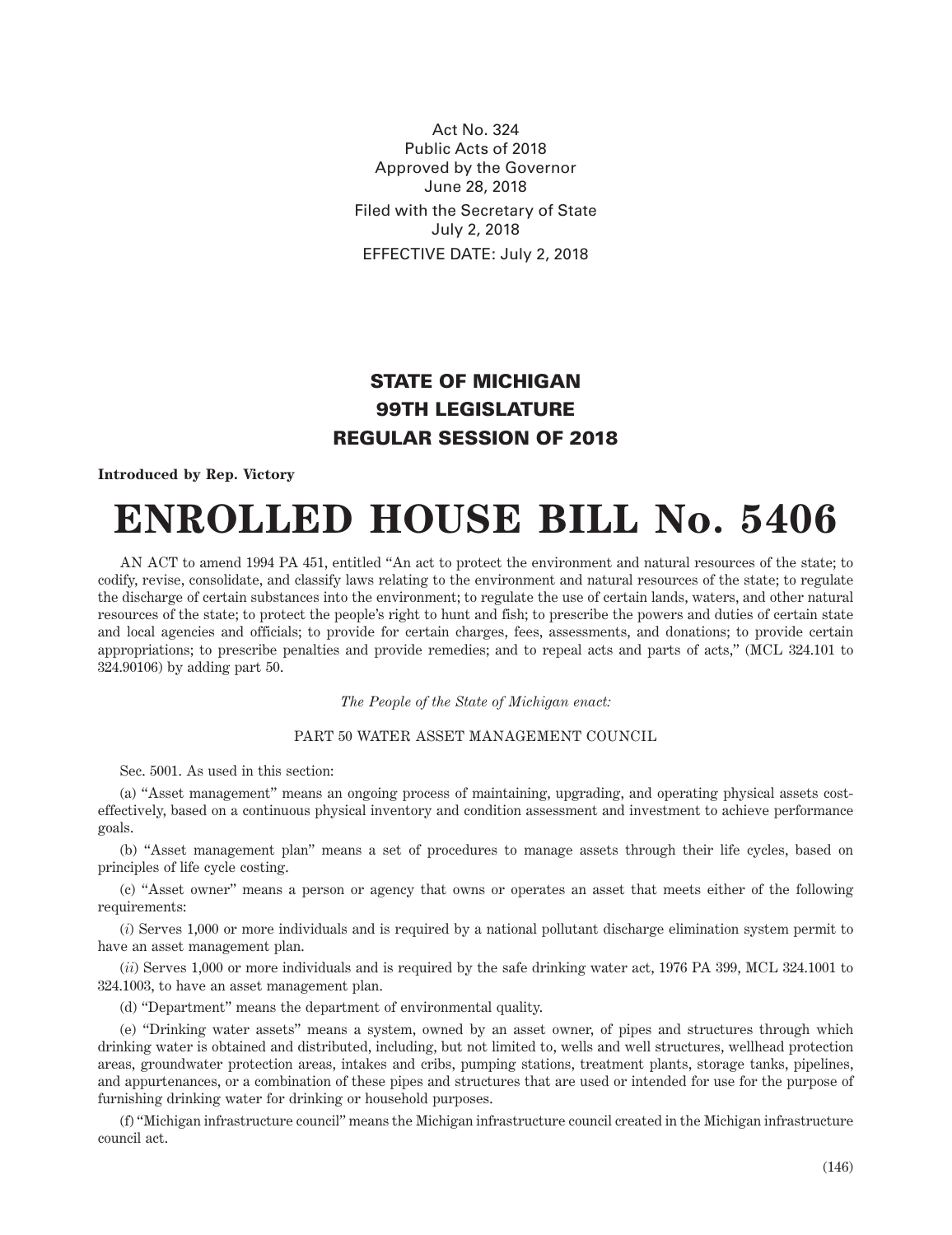(g) "Performance goals" means standards of system performance that reflect asset management principles for asset preservation and sustainability, operations, capacity consistent with local needs, and identified levels of service.

(h) "Region" means the geographic jurisdiction of any of the following:

(*i*) A regional planning commission created pursuant to 1945 PA 281, MCL 125.11 to 125.25.

(*ii*) A regional economic development commission created pursuant to 1966 PA 46, MCL 125.1231 to 125.1237.

(*iii*) A metropolitan area council formed pursuant to the metropolitan councils act, 1989 PA 292, MCL 124.651 to 124.729.

(*iv*) A metropolitan planning organization established pursuant to federal law.

(*v*) An agency directed and funded by section 822f of article VIII of 2016 PA 268 to engage in joint decision-making practices related but not limited to community development, economic development, talent, and infrastructure opportunities.

(i) "Stormwater assets" means green or gray features, owned by an asset owner, that are located within the geographic limits of an asset service area and are designed or actively managed by an asset owner for collecting, storing, treating, conveying, or attenuating stormwater, such as catch basins, curbs, gutters, ditches and channels solely conveying stormwater, pipes, conduits, swales, bioswales, storm drains, gulches, gullies, flumes, culverts, bridges, siphons, retention, detention, or infiltration areas, floodwalls, levees, pumping stations, and other similar facilities.

(j) "Transportation asset management council" means the transportation asset management council created in section 9a of 1951 PA 51, MCL 247.659a.

(k) "Wastewater assets" means a system, owned by an asset owner, of pipes and structures, including pipes, channels, conduits, manholes, pumping stations, wastewater or wastewater treatment fixed assets, diversion and regulatory devices, outfall structures, and appurtenances, used to collect, convey, transport, treat, or otherwise handle wastewater.

Sec. 5002. (1) The water asset management council is created within the Michigan infrastructure council.

(2) Subject to subsection (3), the water asset management council consists of the following members:

(a) Nine voting members appointed by the Michigan infrastructure council as follows:

(*i*) One member from the department.

(*ii*) One member from the Michigan Municipal League.

(*iii*) One member from the Michigan Townships Association.

(*iv*) One member from the Michigan Association of Counties.

(*v*) One member from the Michigan Association of Drain Commissioners.

(*vi*) One member representing a regional drinking water, wastewater, or stormwater authority.

(*vii*) One member representing a water infrastructure association.

(*viii*) One member with drinking water, wastewater, or stormwater asset management experience.

(*ix*) One member representing a region.

(b) One ex officio, nonvoting member who has responsibilities related to the department of technology, management, and budget's role as the central data storage agency under section 5008, appointed by the director of the department of technology, management, and budget.

(3) The Michigan Municipal League, Michigan Townships Association, Michigan Association of Counties, and Michigan Association of Drain Commissioners shall each submit a list of 2 nominees to the Michigan infrastructure council from which the respective appointments under subsection (2) shall be made. Names shall be submitted within 60 days after the effective date of the amendatory act that added this section. The Michigan infrastructure council shall make the appointments within 30 days after the receipt of the lists.

(4) Voting members of the water asset management council serve for terms of 3 years. However, of the initial appointments to the water asset management council, 3 shall serve for 1 year, 3 shall serve for 2 years, and 3 shall serve for 3 years. A vacancy on the water asset management council shall be filled in the same manner as the original appointment.

(5) A member of the water asset management council may be removed for incompetence, dereliction of duty, malfeasance during his or her tenure in office, or any other cause considered appropriate by the Michigan infrastructure council.

(6) At the first meeting of the water asset management council, the water asset management council shall select a chairperson from among its members.

(7) The water asset management council may appoint advisory committees whose members shall serve as needed to provide research on issues and projects as determined by the water asset management council. An advisory committee member who is not a member of the water asset management council does not have voting rights on the advisory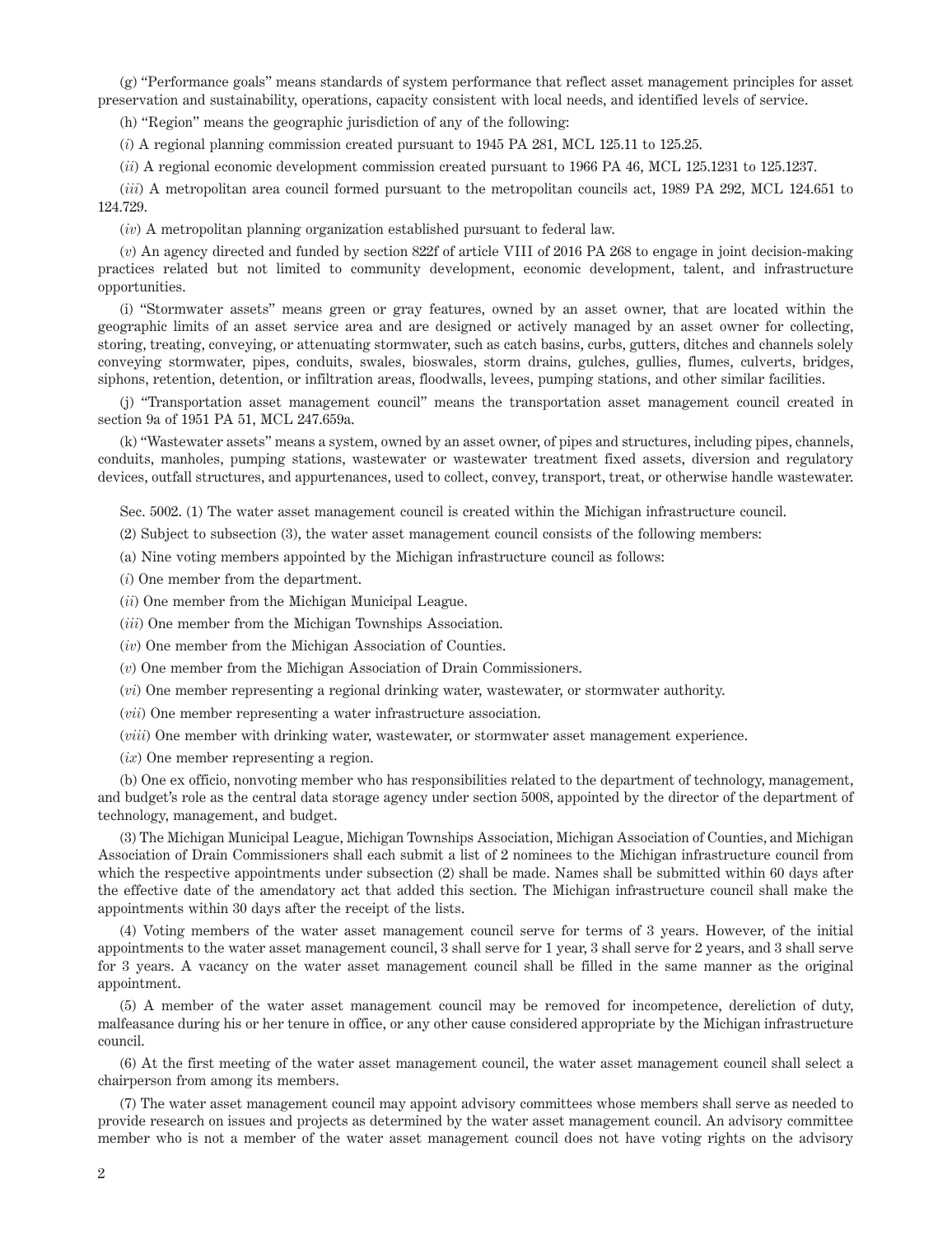committee. A recommendation from the advisory committee appointed under this subsection is advisory only and is not binding.

(8) The department shall provide qualified administrative staff and qualified technical assistance to the water asset management council.

Sec. 5003. The water asset management council shall do all of the following:

(a) Advise the Michigan infrastructure council on a statewide water asset management strategy and the processes and tools needed to implement a strategy for all asset owners.

(b) Promote and oversee the implementation of the recommendations from the regional infrastructure asset management pilot program created under Executive Directive 2017-1 at a state level related to drinking water, wastewater, and stormwater infrastructure.

(c) By October 1, 2019, develop a template or templates that contain requirements for information to be included in an asset management plan submitted under section 5004. The template or templates shall allow for local asset management plan components, including, but not limited to, all of the following, but shall not require components beyond those required in an asset management plan associated with a permit:

(*i*) An asset inventory. This inventory may include the location, material, size, and condition of the assets in a format that allows for digital mapping. All quality control standards and protocols shall, at a minimum, be consistent with existing federal requirements and regulations and existing government accounting standards.

(*ii*) A level of service analysis. This analysis may include desired levels of service and performance goals of the assets to help the system achieve reliability, responsiveness, safety, capacity, environmental impacts, cost and affordability, and compliance with law. Levels of service may vary among assets under the asset owner's jurisdiction.

(*iii*) A risk of failure analysis. This analysis may identify the probability and criticality of failure of the most critical assets and any contingency plans.

(*iv*) Anticipated revenues and expenses. This component may include a description of all revenue sources and anticipated receipts for the period of the asset management plan, and expected infrastructure repair and replacement expenditures, including planned improvements or capital reconstruction.

(*v*) A performance outcomes analysis. This analysis may determine how the investment strategy achieves the desired levels of service and performance goals. The asset management plan may include steps necessary to ensure asset conditions meet or achieve stated goals, including a description and explanation for any gap between achievable condition and performance through the investment strategy and desired goals.

(*vi*) A description of any plans of the asset owner to coordinate with other entities, such as neighboring jurisdictions and utilities, to minimize duplication of effort with regard to infrastructure preservation and maintenance.

(*vii*) Proof of acceptance, certification, or adoption by the jurisdiction's governing body.

Sec. 5004. (1) By October 1, 2019, the water asset management council shall establish a schedule for submission of asset management plans that ensures that 1/3 of asset owners submit an asset management plan each year. The asset management plans are subject to all of the following:

(a) The asset management plans shall cover and be valid for a minimum of 3 years and shall be consistent with the template provided by the water asset management council.

(b) The asset management plans shall be reviewed by the water asset management council within 6 months of receipt. The water asset management council shall compare submitted asset management plans to the minimum components required by this act and the template provided by the water asset management council and shall determine if the asset management plans are in compliance with those standards. If the water asset management council determines that an asset management plan does not meet established standards, the water asset management council shall seek concurrence from the department. If the department concurs, the water asset management council shall notify the entity submitting the asset management plan of the deficiency in meeting the standards and shall require the entity to revise the asset management plan to meet the standards and resubmit the plan within 6 months of receiving the notice.

(c) An asset owner that is required under this part to have an approved asset management plan must implement the approved asset management plan by October 1, 2024.

(2) An asset owner may seek and use federal grants or loans to achieve the goals and manage the asset inventory described in its asset management plan.

Sec. 5005. The water asset management council shall annually submit to the Michigan infrastructure council a report on asset condition and investment that includes a summary analysis of the asset management plans received from drinking water, wastewater, and stormwater entities. The report shall also include recommendations on drinking water, wastewater, and stormwater condition goals and analysis of how the utilities are meeting those goals. The water infrastructure asset management analyses contained in the report shall be consistent with the Michigan infrastructure